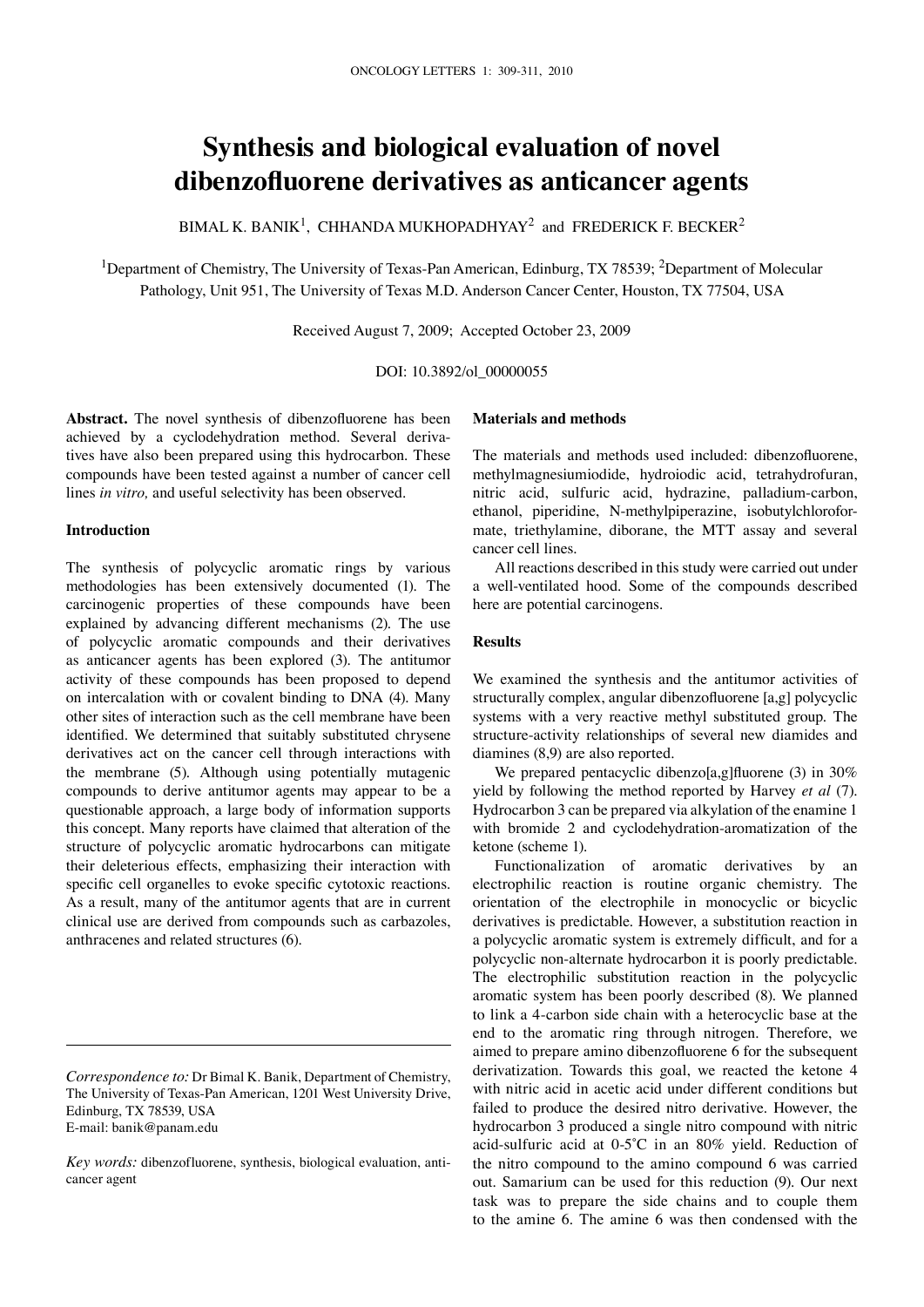

Figure 2. Scheme 2.

Table I. IC<sub>50</sub> ( $\mu$ M) of compounds 8 and 9 using the MTT assay (a 72-h continuous exposure).

| Cell Line          | Cisplatin | 8a  | 8b   | 9а   | 9b   |
|--------------------|-----------|-----|------|------|------|
| <b>B16</b>         | 7.33      | >20 | 4.30 | 4.05 | 1.65 |
| <b>BRO</b>         | 5.66      | >20 | 3.88 | 4.38 | 3.65 |
| $HI - 60$          | 1.66      | >20 | 3.40 | 3.90 | 3.95 |
| $MCF-7$            | 15.99     | >20 | 4.35 | 4.85 | 4.36 |
| OVCAR <sub>3</sub> | 3.99      | >20 | 4.19 | 3.00 | 1.85 |
| P388/0             |           | >20 | 4.35 | 4.51 | 4.38 |
| PC <sub>3</sub>    | 1.66      | >20 | 3.98 | 4.14 | 3.49 |
| HT-29              | 15.99     | >20 | 3.80 | 4.14 | 3.20 |

side chain acid by a mixed anhydride method. Many other condensing agents, such as DCC and HOBt, failed to yield the amides 8 (scheme 2). The desired diamides 8a and 8b were isolated by column chromatography. Reduction of the amide functionality to the amino group by lithium aluminum hydride is a standard chemical transformation. Therefore, in order to produce the diamino compounds, reduction of 8 was carried out by this reagent under a variety of conditions. However, neither of the desired diamino compounds 9a or 9b could be isolated from the complex reaction mixtures by this method. After many experiments, diborane was found to be the reagent of choice for this reaction, and it resulted in a good yield of the amino compound 9. These derivatives were tested against a number of tumor cell lines. As an approach to an operational definition of *in vitro* antitumor cytotoxicity (activity), we chose to compare the effects of our compounds with those of cisplatin.

## **Discussion**

The antitumor activity of these newly synthesized dibenzofluorene derivatives 8 and 9 were tested, and a comparison with respect to cisplatin is shown in Table I. The diamide with N-methyl piperazine moiety was more potent than the diamide with piperidine. However, all of the diamines were potent irrespective of the terminal groups. A variation of 0.3-0.8  $\mu$ m was observed.

## **Acknowledgements**

We gratefully acknowledge the financial support for this research project from NiH/NCi p-2OCA 138022 (B.K.B.) and Cha Family Fund (F.F.B.). We are also thankful to the Pharmacology and Analytical Center Facility of the University of Texas M.D. Anderson Cancer Center.